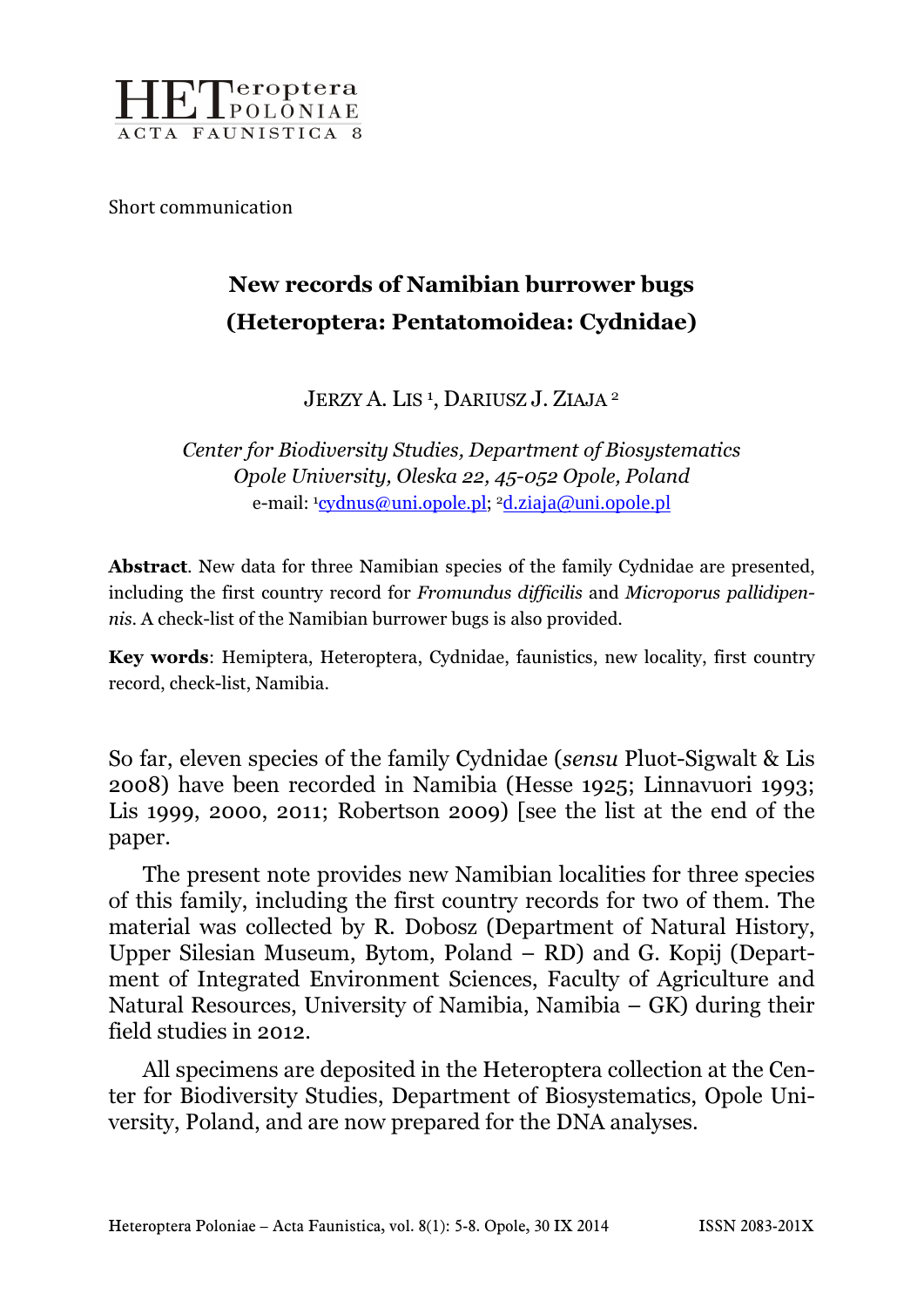### New records

## Microporus pallidipennis (Reuter, 1883)

Namibia: Ovamboland, Ogongo, 17º40'35,6"S 15º17'33,6"E, 1 male, 28 January 2012, 1100 m, savanna: trees, shrubs; herbaceous vegetation, at light; leg. RD & GK. First country record.

Widespread in the savanna belt of Afrotropics (Linnavuori 1993; Lis 1999); so far recorded in Dahomey, Ethiopia, Gambia, Ghana, Guinea, Ivory Coast, Kenya, Madagascar, Mauritius, Mozambigue, Nigeria, Republic of Congo, Saint Helena Island, Senegal, Seychelles, Somalia, Sudan, Tanzania, Zaire, and Zambia.

## Macroscytus brunneus (Fabricius, 1803)

**Namibia**: Koakaland, env. of Sestfontein,  $19^{\circ}08'14,2''S\ 13^{\circ}41'04,3''E$ , 1 male, 2 February 2012, 600m, damara savanna (high Accacia sp., dry grass, dry river bed), at light, leg. RD & GK.

 Species widely distributed in the Old World tropics and subtropics, except for Australia (Linnavuori 1993; Lis 1999, 2000). In Namibia already recorded from eight localities (Lis 2000).

# Fromundus difficilis (Stål, 1854)

Namibia: Damaraland, 3 km S of Otavi, 19°39'40,4"S17°19'41,3"E, 1 male, 4 February 2012, 1420 m, camping, at light, leg. RD & GK. First country record.

Holosudanese species (Linnavuori 1993; Lis 1999), known from Angola, Burkina Faso, Cameroon, Chad, Dahomey, Eritrea, Ethiopia, Kenya, Gambia, Ghana, Ivory Coast, Kenya, Madagascar, Mali, Nigeria, Senegal, Somalia, South Africa, Sudan, Tanzania, Togo, and Zaire.

## Checklist of the Namibian species of Cydnidae

Subfamily Amaurocorinae

1. Angra ciliata Schumacher, 1913

Subfamily Cephalocteinae

- 2. Cephalocteus punctipennis Stål, 1876
- 3. Heissocteus ernstii J.A. Lis, 2006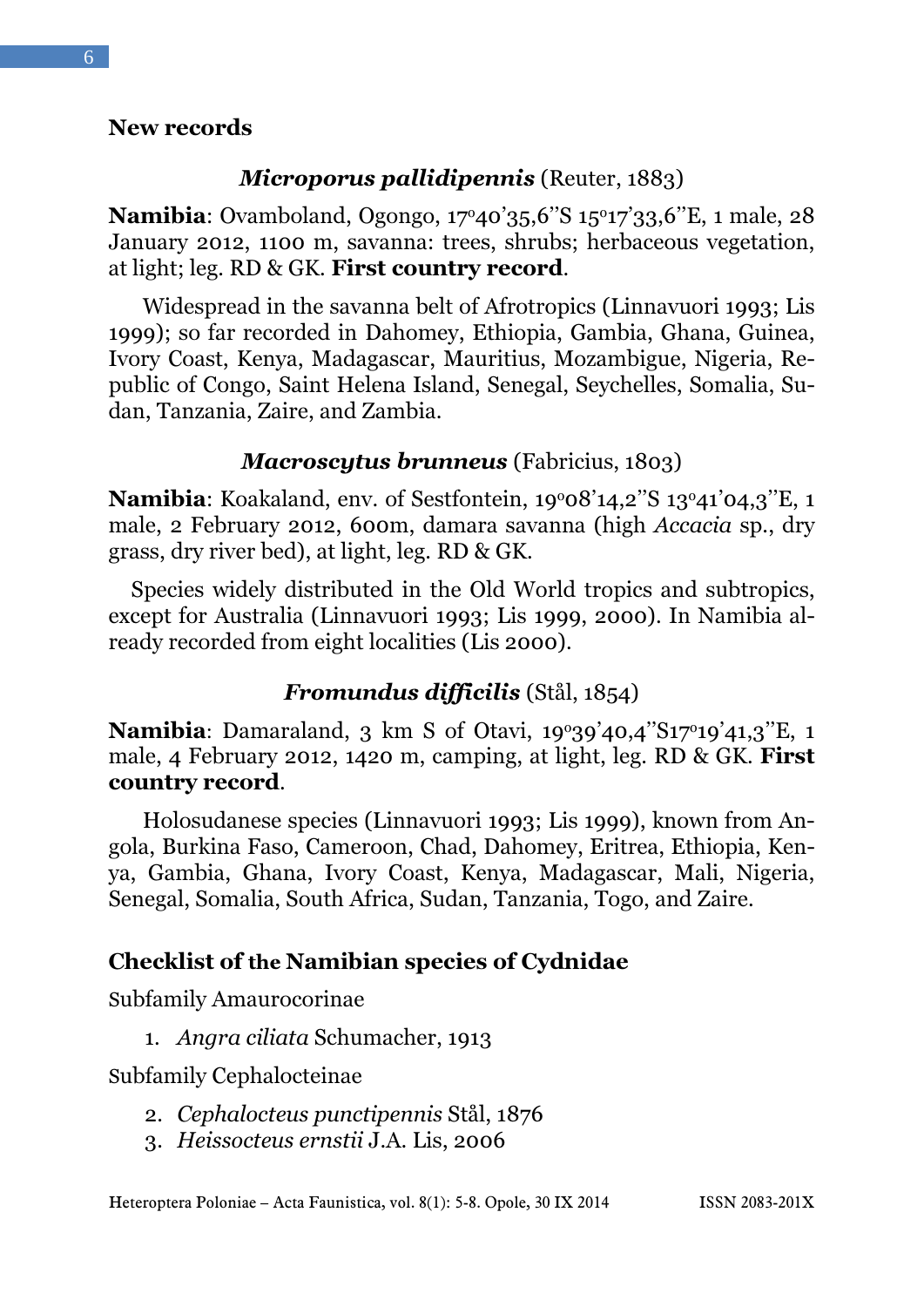- 4. Aethus hirsutus (Hesse, 1925)
- 5. A. perosus Stål, 1854
- 6. Fromundus difficilis (Stål, 1854) first country record
- 7. Geocnethus plagiatus (Signoret, 1881)
- 8. Lactistes falcipes Hesse, 1925
- 9. Macroscytus brunneus (Fabricius, 1803)
- 10.M. reflexus Signoret, 1883
- 11. Microporus lautipennis (Stål, 1858)
- 12. *M. pallidipennis* (Reuter,  $1883$ ) first country record

Subfamily Sehirinae

13. Legnotus melaleucus (Thunberg, 1783)

#### Acknowledgements

We would like to express our thanks to R. Dobosz (Department of Natural History, Upper Silesian Museum, Bytom, Poland) for presenting me with specimens collected during his stay in Namibia. The study was supported by the Opole University Grant No. 1/KBI/14-S.

## **References**

- H e s s e A. J. (1925) Contributions to a knowledge of the fauna of South-West Africa. IV. A list of the Heteropterous and Homopterous Hemiptera of South-West Africa. Annals of the South African Museum 23: 1–190.
- L i n n a v u o r i R. E. (1993) Cydnidae of West, Central and North-East Africa (Heteroptera). Acta Zoologica Fennica 192: 1–148.
- L i s J. A. (1999) Burrower bugs of the Old World a catalogue (Hemiptera: Heteroptera: Cydnidae). International Journal of Invertebrate Taxonomy – Genus (Wrocław) 10: 165–249.
- L i s J. A. (2000) A revision of the burrower-bug genus Macroscytus Fieber, 1860 (Hemiptera: Heteroptera: Cydnidae). International Journal of Invertebrate Taxonomy – Genus (Wrocław) 11: 359–509.
- L i s J. A. (2011) Description of the unknown male of the Afrotropical Heissocteus ernsti J. A. Lis (Hemiptera: Heteroptera: Cydnidae: Cephalocteinae). Zootaxa 2762: 61–62.